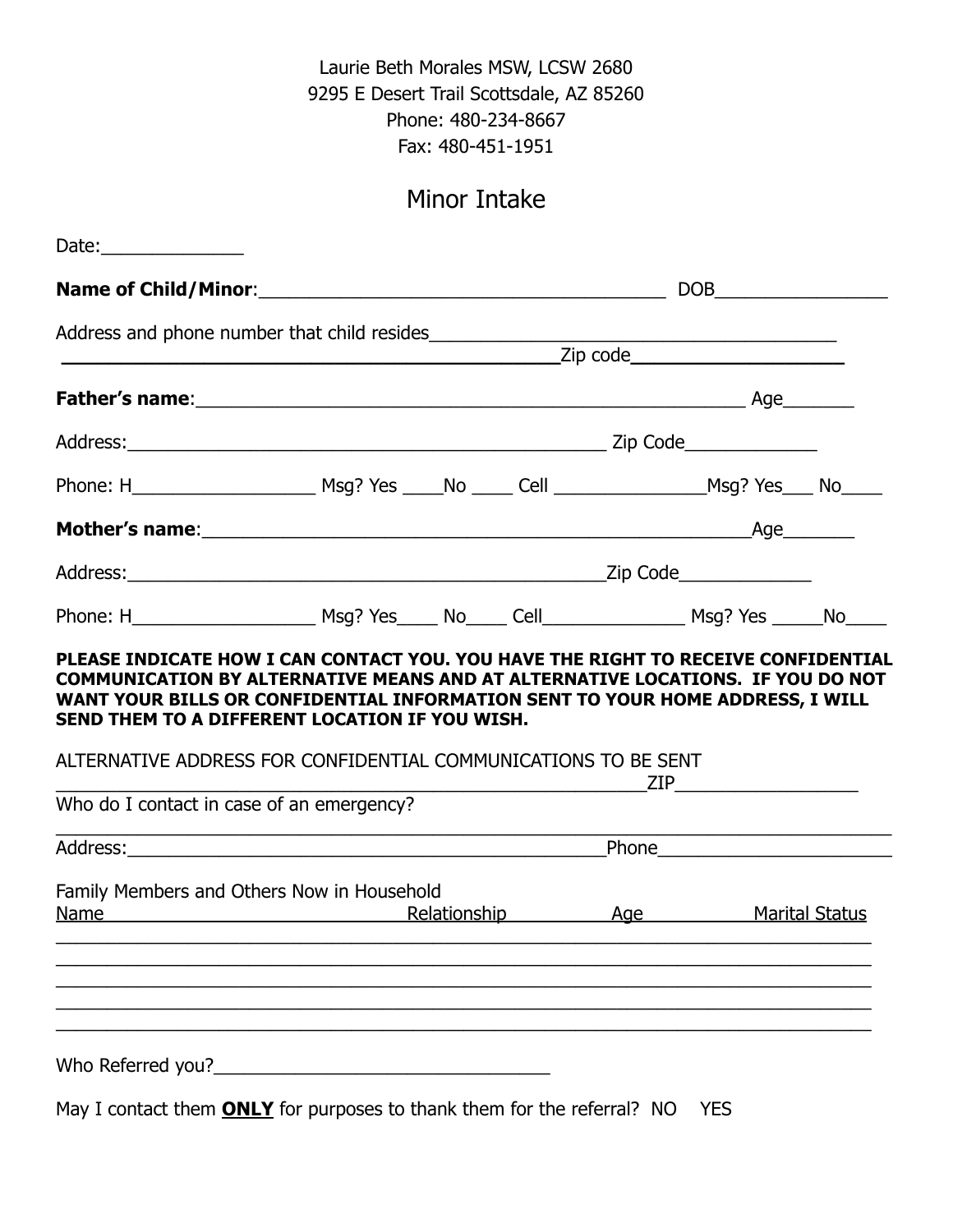Please provide a brief summary to describe the reason you are here today. How long has/have the problem(s) existed and what have you done to try to correct the problem. Please include pertinent family history, including how other people in the family have been affected.

|                                                                      | ,我们也不能在这里的人,我们也不能在这里的人,我们也不能在这里的人,我们也不能在这里的人,我们也不能在这里的人,我们也不能在这里的人,我们也不能在这里的人,我们也                                                                                                      |           |  |
|----------------------------------------------------------------------|----------------------------------------------------------------------------------------------------------------------------------------------------------------------------------------|-----------|--|
|                                                                      |                                                                                                                                                                                        |           |  |
|                                                                      |                                                                                                                                                                                        |           |  |
|                                                                      |                                                                                                                                                                                        |           |  |
|                                                                      |                                                                                                                                                                                        |           |  |
|                                                                      |                                                                                                                                                                                        |           |  |
|                                                                      | Office Phone number:                                                                                                                                                                   |           |  |
| Is your child on medication? Yes________ No______                    |                                                                                                                                                                                        |           |  |
|                                                                      | <b>Current Medication Current Medication Dose Frequency Current Present</b> <i>In past</i>                                                                                             |           |  |
|                                                                      |                                                                                                                                                                                        |           |  |
|                                                                      |                                                                                                                                                                                        |           |  |
|                                                                      |                                                                                                                                                                                        |           |  |
|                                                                      |                                                                                                                                                                                        |           |  |
| <b>Education/Grade:</b>                                              |                                                                                                                                                                                        |           |  |
| Problems in school: NO YES: _________________                        |                                                                                                                                                                                        |           |  |
|                                                                      | Has your minor ever had school problems due to drinking/drug use?                                                                                                                      |           |  |
|                                                                      |                                                                                                                                                                                        |           |  |
| <b>Counseling History</b>                                            |                                                                                                                                                                                        |           |  |
| Does your child have a Psychiatrist?_________                        |                                                                                                                                                                                        |           |  |
|                                                                      | Prior psychological consultation, counseling, or ADHD testing? No _____ Yes ____                                                                                                       |           |  |
| When and with Whom?<br>What issues did your child have at that time? |                                                                                                                                                                                        |           |  |
|                                                                      |                                                                                                                                                                                        |           |  |
|                                                                      |                                                                                                                                                                                        |           |  |
|                                                                      |                                                                                                                                                                                        |           |  |
| When and Where_                                                      | Has your child ever been hospitalized for Psychiatric Reasons?<br><u> 2000 - 2000 - 2000 - 2000 - 2000 - 2000 - 2000 - 2000 - 2000 - 2000 - 2000 - 2000 - 2000 - 2000 - 2000 - 200</u> | No<br>Yes |  |
|                                                                      | **Has your child ever considered suicide? If so please explain                                                                                                                         |           |  |
|                                                                      |                                                                                                                                                                                        |           |  |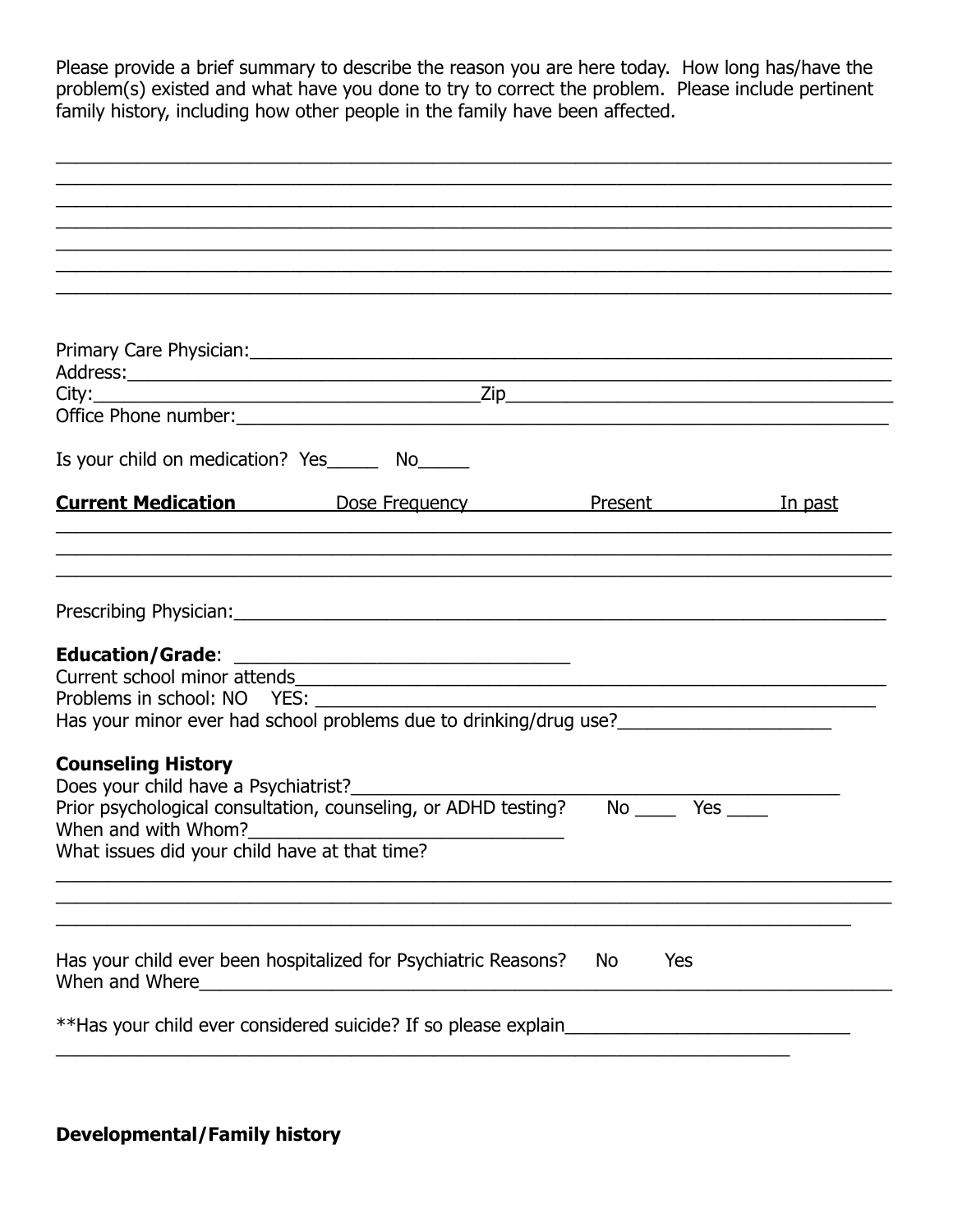| Is your child adopted? _____ yes _____ no If yes, at what age? ______                                                                                                                                                                                                                   |  |  |  |
|-----------------------------------------------------------------------------------------------------------------------------------------------------------------------------------------------------------------------------------------------------------------------------------------|--|--|--|
| Open adoption? _____ yes _____ no<br>Contact with the birth parent(s)? _____ yes _____ no. Please give relevant adoption                                                                                                                                                                |  |  |  |
| Marital/Parent History--Please give year of marriage                                                                                                                                                                                                                                    |  |  |  |
|                                                                                                                                                                                                                                                                                         |  |  |  |
| $\begin{array}{c}\nFrom  \begin{array}{c}\n  \text{From}\n \begin{array}{c}\n  \text{From}\n \end{array} \\ From  \begin{array}{c}\n  \text{From}\n \end{array} \\ \n  \begin{array}{c}\n  \text{From}\n \end{array} \\   \begin{array}{c}\n  \text{To}\n \end{array} \\   \end{array}$ |  |  |  |
| How many children in the family?<br>During pregnancy, did mother use: __ Cigarettes__ Alcohol__ Drugs __ Experience Extreme Stress?                                                                                                                                                     |  |  |  |
| Specify frequency, amounts, and duration:                                                                                                                                                                                                                                               |  |  |  |
| List any birth complications (Ex: Premature, jaundice, C-section,                                                                                                                                                                                                                       |  |  |  |
| etc.)<br>Medical conditions or history (surgeries, asthma, chronic illness)<br>Medical conditions or history (surgeries, asthma, chronic illness)                                                                                                                                       |  |  |  |
| In the first two years, did your child experience: __Separation from mother __Out of home care<br>_Disruption in bonding _Depression of mother _Abuse _Neglect _Chronic pain<br>_Chronic Illness, _Parental Stress                                                                      |  |  |  |
| If yes, please specify:                                                                                                                                                                                                                                                                 |  |  |  |
| Reached developmental milestones: __ On time __ Early __ Late<br>How many times has your child moved homes?                                                                                                                                                                             |  |  |  |
| Have children witnessed domestic violence? __Y, __N, Specify:                                                                                                                                                                                                                           |  |  |  |
| How is your child disciplined? Please list each method and frequency of use:                                                                                                                                                                                                            |  |  |  |
| Has your child been verbally abused? __Y, __N, __Suspected. Specify:                                                                                                                                                                                                                    |  |  |  |
| Has your child been physically abused? __Y, __N, __Suspected. Specify:                                                                                                                                                                                                                  |  |  |  |
| Has your child been sexually abused? __Y, __N, __Suspected. Specify:                                                                                                                                                                                                                    |  |  |  |
| Has your child experienced a traumatic event? If yes, please describe the nature of the trauma and<br>the outcome. Were there initial or lasting emotional effects? If so, please explain in detail.                                                                                    |  |  |  |
| Other stressors or traumas (i.e. car accidents, bullying, separation from parents, losses)                                                                                                                                                                                              |  |  |  |

#### **Circle the symptoms your child displays and list the number of times per week symptom is displayed:**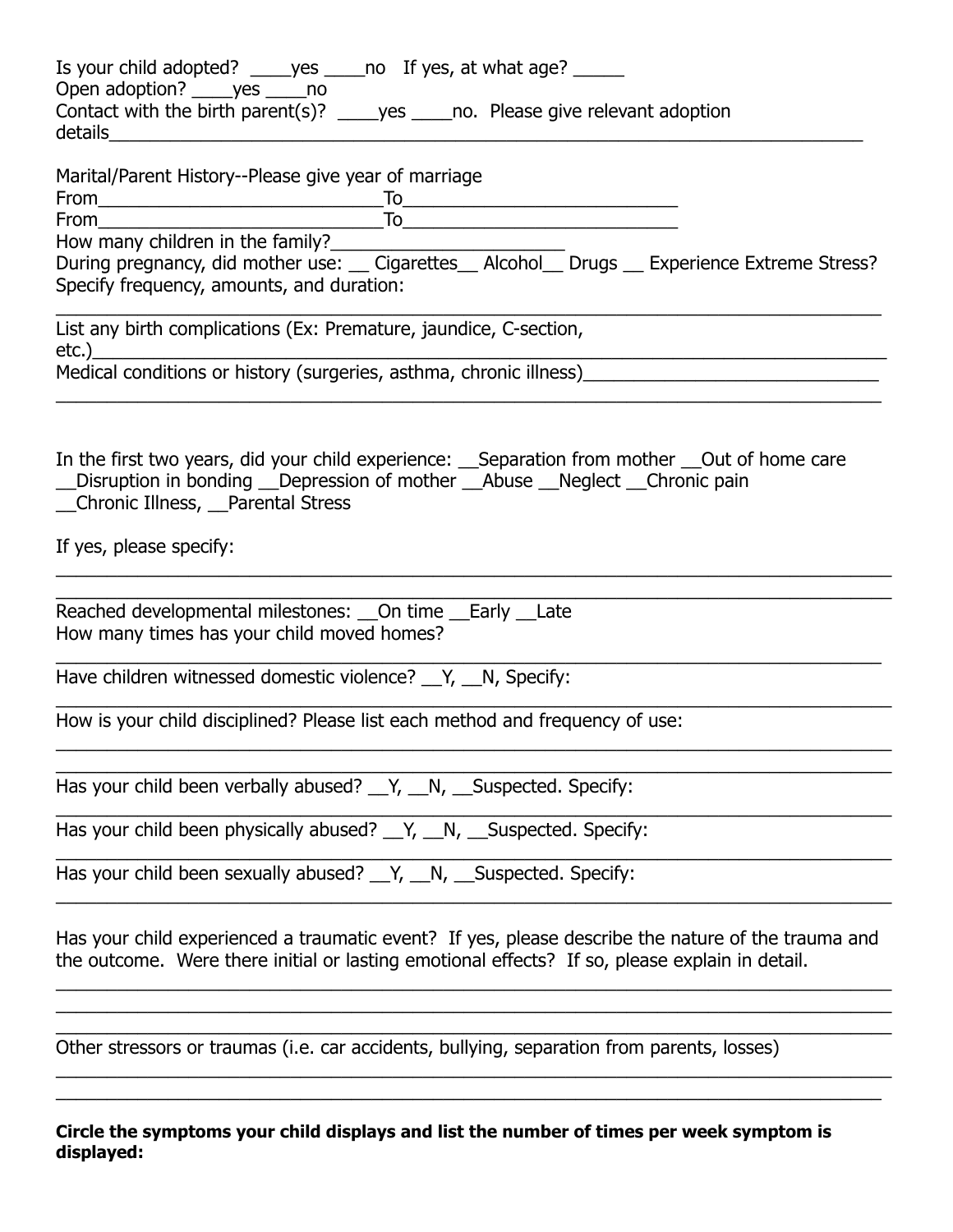| Anger Anxiety/worries Bed wetting Acts out sexually                                                                                                                                                                                 |                  |          |
|-------------------------------------------------------------------------------------------------------------------------------------------------------------------------------------------------------------------------------------|------------------|----------|
| Conduct problems Controlling Day defecation Unusual sexual knowledge                                                                                                                                                                |                  |          |
| Defiance Depression Homicidal thoughts or actions<br>Day wetting                                                                                                                                                                    |                  | Insomnia |
| <b>Dissociates</b><br>Hyperactivity Masturbates excessively                                                                                                                                                                         |                  |          |
| Hyper vigilance Hallucinations/Delusional thinking Isolation Lack of empathy                                                                                                                                                        |                  |          |
| Lack of motivation Lethargy Low impulse control Plays out violent themes                                                                                                                                                            |                  |          |
| Low self-esteem Lying Nightmares Plays out sexual themes                                                                                                                                                                            |                  |          |
| Obsessive thoughts Rituals Over/Under eating Phobias Peer problems Running Away                                                                                                                                                     |                  |          |
| Shy Sleeplessness Stealing Tantrums Physical Symptoms, i.e. stomachaches                                                                                                                                                            |                  |          |
|                                                                                                                                                                                                                                     |                  |          |
|                                                                                                                                                                                                                                     |                  |          |
| Please show your minor's history of substance abuse (if applicable) by using the following scale.<br>2-Weekly<br>3-Monthly<br>1-Daily<br>4-Never use                                                                                |                  |          |
|                                                                                                                                                                                                                                     |                  |          |
| Alcohol/Drug History: (Frequency)                                                                                                                                                                                                   |                  |          |
| Current                                                                                                                                                                                                                             | <b>Past</b>      |          |
| Alcohol <u>experience</u> and the contract of the contract of the contract of the contract of the contract of the contract of the contract of the contract of the contract of the contract of the contract of the contract of the c |                  |          |
|                                                                                                                                                                                                                                     |                  |          |
| Cocaine <u>communications</u> and contained a series of the contact of the contact of the contact of the contact of the contact of the contact of the contact of the contact of the contact of the contact of the contact of the co |                  |          |
|                                                                                                                                                                                                                                     |                  |          |
|                                                                                                                                                                                                                                     |                  |          |
| Diet Pills                                                                                                                                                                                                                          |                  |          |
|                                                                                                                                                                                                                                     |                  |          |
| Other:                                                                                                                                                                                                                              |                  |          |
| Has your child ever been arrested for DUI or other alcohol/drug-related offenses?<br>______No ____Yes, if so how many times?_________                                                                                               |                  |          |
|                                                                                                                                                                                                                                     |                  | Yes      |
|                                                                                                                                                                                                                                     |                  |          |
| Have other (family, friend, spouse, MD, employee) expressed concern or anger about your child's<br>alcohol/drug use? Montana Montana Montana Montana Montana Montana Montana Montana Montana Montana Mo                             |                  |          |
| Has anyone in your family, including yourself, had a history of heavy alcohol/drug use? No                                                                                                                                          |                  | Yes      |
| Legal:                                                                                                                                                                                                                              |                  |          |
| Has your child ever been arrested?                                                                                                                                                                                                  | No<br><b>Yes</b> |          |
| Has your child ever been convicted of a crime?                                                                                                                                                                                      | Yes<br>No        |          |
| Is your child presently on probation?                                                                                                                                                                                               | Yes<br>No        |          |

If yes, please explain\_\_\_\_\_\_\_\_\_\_\_\_\_\_\_\_\_\_\_\_\_\_\_\_\_\_\_\_\_\_\_\_\_\_\_\_\_\_\_\_\_\_\_\_\_\_\_\_\_\_\_\_\_\_\_\_\_\_\_\_\_\_\_